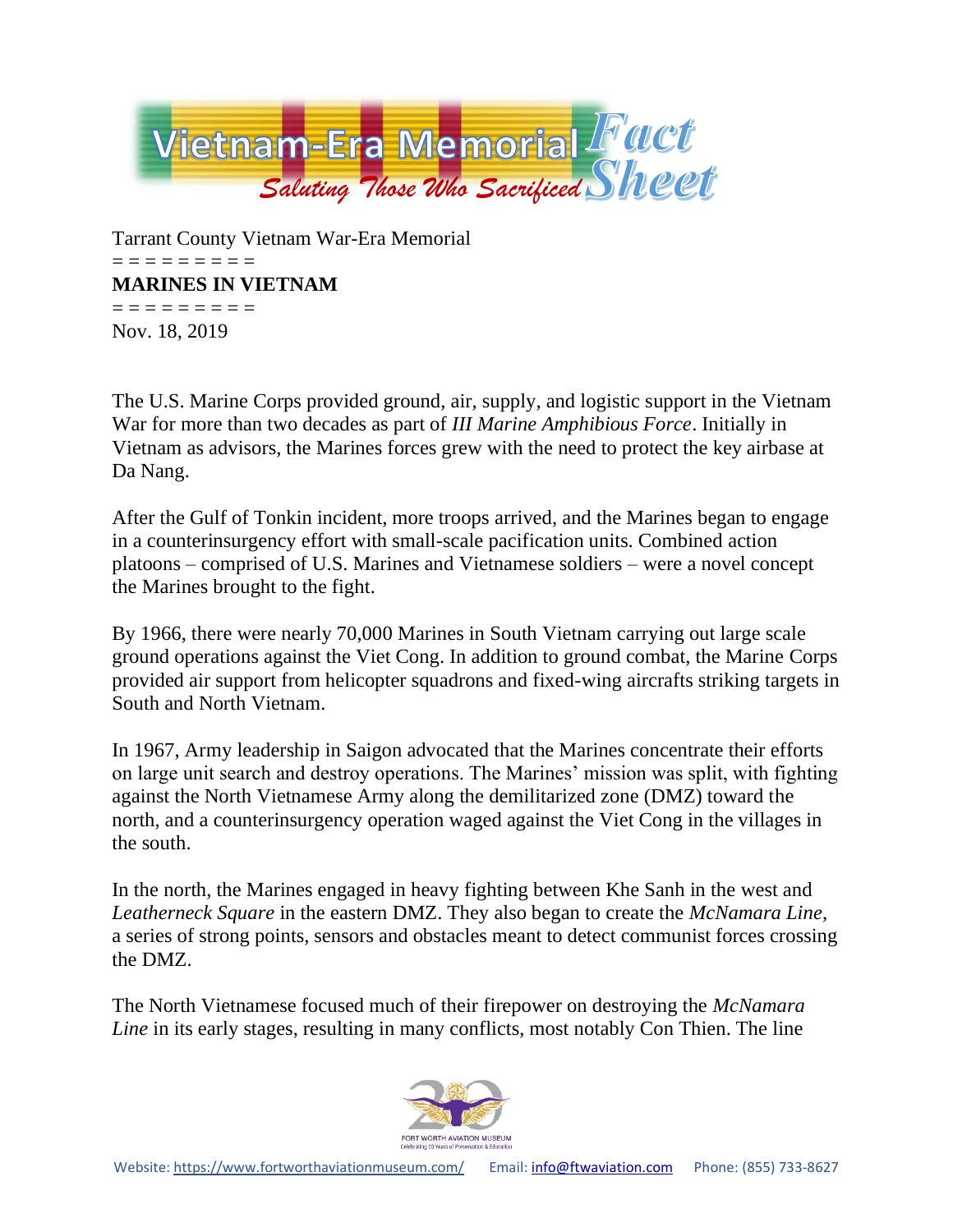ultimately failed to materialize, but the Marines were largely successful in stemming the flow of communist forces across the DMZ, although at a large price: 3,461 Marines were killed in action in 1967 and another 25,525 were wounded.

Despite the fewer numbers, it was clear that more troops would not guarantee more success. The year 1968 proved to be a watershed for the Marines in Vietnam. The January 31 *Tet Offensive* – the massive campaign the North Vietnamese launched against South Vietnam in 105 cities on the *Tet Lunar Year* – was largely repulsed by U.S. Marines and South Vietnamese forces.

This was not the case at Hue, a city where Marines fought for 26 days before expelling the North Vietnamese. The Marines also defended Khe Sanh in a 77-day siege, under fire by as many as 1000 shells per day, until the U.S. Army's 1<sup>st</sup> Cavalry Division broke the siege.

After footage of these bloody battles was aired on television and with no clear end in sight by 1969, much of the American public support for the war eroded. President Nixon began to bring troops home. Few Marines units were involved in the U.S. military actions in Cambodia or Laos, and while 1<sup>st</sup> Marine Division fought in major engagements around Da Nang, 3rd Marine Division was heading back to base at Okinawa.

By 1971, the 1<sup>st</sup> Division and 3<sup>rd</sup> Marine Aircraft Wing departed for the United States and Japan. Marine advisors, fire support personnel, and air units fought during the 1972 *Easter Offensive* supporting the Vietnamese Marine Corps.

A peace treaty was signed in Paris in January 1973. The U.S. agreed to withdraw all its forces from Vietnam and in turn the North Vietnamese returned its U.S. prisoners of war, 26 of whom were Marines.

In 1975, the Marines led *Operations Eagle Pull* and *Frequent Wind* to evacuate the American embassies in Phnom Penh and Saigon. Immediately after saving hundreds of American lives in the embassy evacuations, President Ford ordered the Marines to rescue the crew of the USS Mayaguez, which had been taken by the Khmer Rouge.

A joint task force completed the mission and recaptured the ship, but not without Marine and U.S. Air Force casualties.

The Vietnam War was costly to the U.S. Marine Corps. From 1965 to 1975, nearly 500,000 Marines served in Southeast Asia. Of these, more than 13,000 were killed and 88,000 wounded – nearly a third of all American causalities sustained during the war.